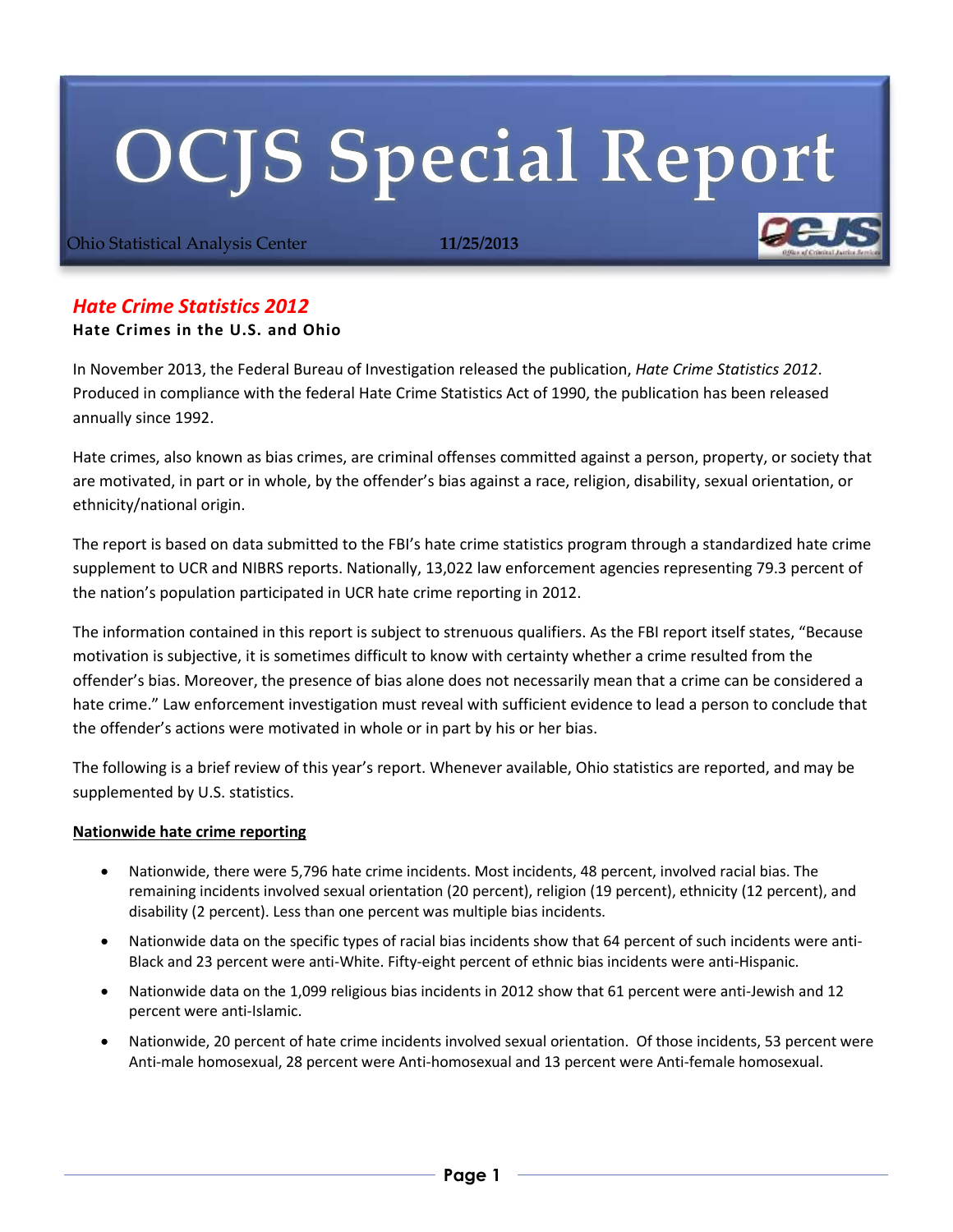| <b>Bias Motivation</b>               | <b>Incidents</b> | <b>Offenses</b> | <b>Victims</b> |
|--------------------------------------|------------------|-----------------|----------------|
| <b>Total</b>                         | 5,796            | 6,718           | 7,164          |
| <b>Single-Bias Incidents:</b>        | 5,790            | 6,705           | 7,151          |
| Race:                                | 2,797            | 3,297           | 3,467          |
| Anti-White                           | 657              | 739             | 763            |
| Anti-Black                           | 1,805            | 2,180           | 2,295          |
| Anti-American Indian/Alaskan Native  | 101              | 109             | 115            |
| Anti-Asian/Pacific Islander          | 121              | 134             | 143            |
| Anti-Multiple Races, Group           | 113              | 135             | 151            |
| <b>Religion:</b>                     | 1,099            | 1,166           | 1,340          |
| Anti-Jewish                          | 674              | 696             | 836            |
| Anti-Catholic                        | 70               | 79              | 86             |
| Anti-Protestant                      | 33               | 34              | 35             |
| Anti-Islamic                         | 130              | 149             | 155            |
| <b>Anti-Other Religion</b>           | 92               | 107             | 115            |
| Anti-Multiple Religions, Group       | 88               | 89              | 101            |
| Anti-Atheism/Agnosticism/etc.        | 12               | 12              | 12             |
| *Sexual Orientation:                 | 1,135            | 1,318           | 1,376          |
| Anti-Male Homosexual                 | 605              | 720             | 741            |
| Anti-Female Homosexual               | 146              | 162             | 175            |
| Anti-Homosexual                      | 321              | 369             | 393            |
| Anti-Heterosexual                    | 24               | 26              | 26             |
| Anti-Bisexual                        | 39               | 41              | 41             |
| <b>Ethnicity/National Origin:</b>    | 667              | 822             | 866            |
| Anti-Hispanic                        | 384              | 488             | 514            |
| Anti-Other Ethnicity/National Origin | 283              | 334             | 352            |
| Disability:                          | 92               | 102             | 102            |
| Anti-Physical                        | 18               | 20              | 20             |
| Anti-Mental                          | 74               | 82              | 82             |
| <b>Multiple-Bias Incidents:</b>      | 6                | 13              | 13             |

# **2012 Nationwide Bias Motivation Hate Crime**

### **\*Subsequent changes to hate crime collection:**

o Congress further amended the Hate Crime Statistics Act by passing the Matthew Shepard and James Byrd, Jr. Hate Crimes Prevention Act of 2009, 18 U.S.C. §249. The amendment includes the collection of data for crimes motivated by bias against a particular gender and gender identity, as well as for hate crimes committed by or directed against juveniles. The FBI implemented system changes to begin collecting these data in 2013; the data will be published in future presentations. (See Hate Crime Statistics Act for referenced legislation, as amended.)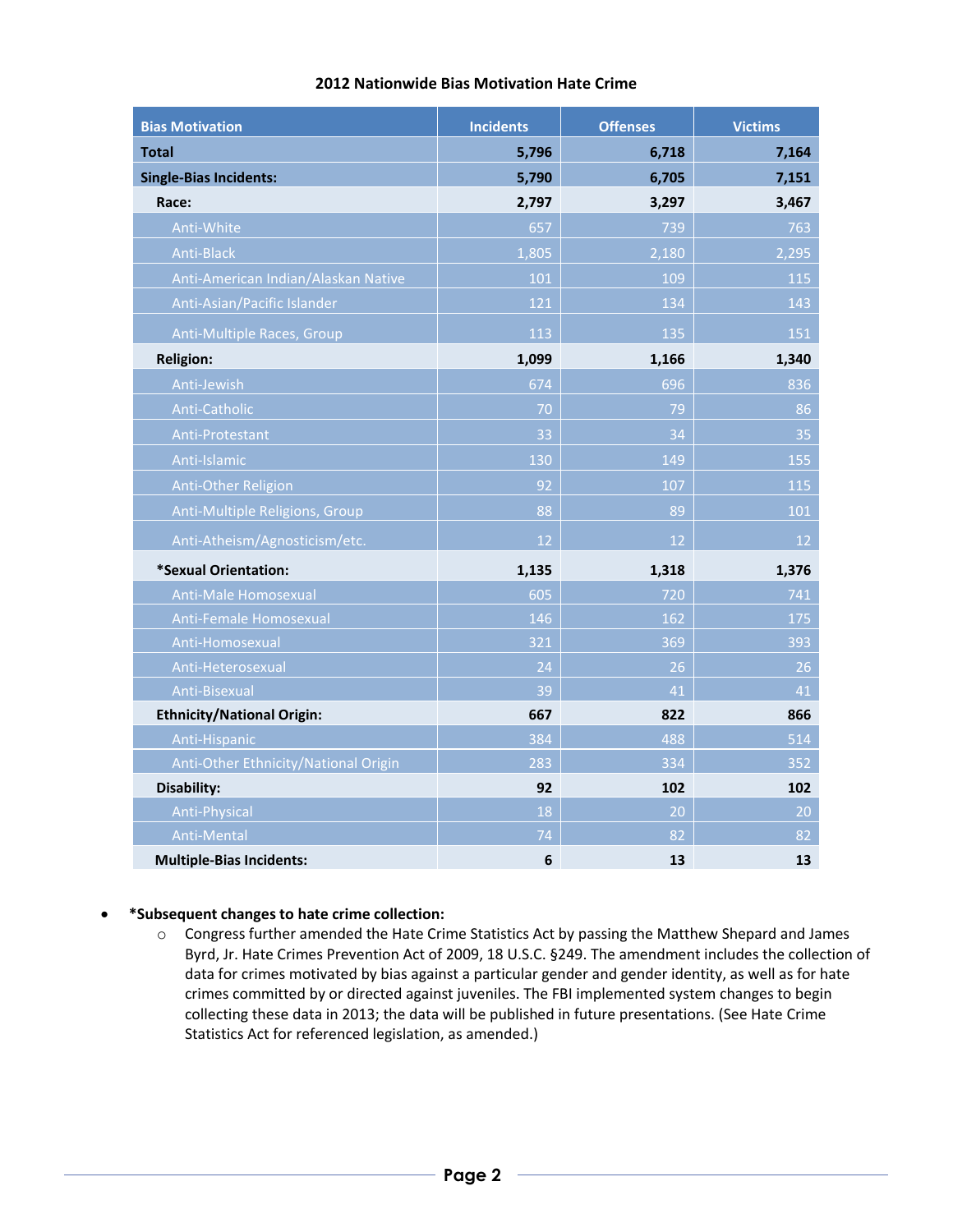• Nationwide, 59 percent of all hate crime offenses<sup>1</sup> were crimes against persons. The majority of these offenses involved simple assault (41 percent), intimidation (38 percent) and aggravated assault (22 percent). There were 5 homicides as a result of a hate bias. Of the 44 percent of hate crimes committed against property, the overwhelming majority, 75 percent, involved destruction, damage, or vandalism.

| <b>Offense type</b>                  | <b>Incidents</b> | <b>Offenses</b> | <b>Victims</b> |
|--------------------------------------|------------------|-----------------|----------------|
| <b>Total</b>                         | 5,796            | 6,718           | 7,164          |
| <b>Crimes against persons:</b>       | 3,258            | 3,968           | 3,968          |
| Murder and nonnegligent manslaughter | 5                | 10              | 10             |
| Forcible rape                        | 15               | 15              | 15             |
| Aggravated assault                   | 644              | 854             | 854            |
| Simple assault                       | 1,336            | 1,570           | 1,570          |
| Intimidation                         | 1,230            | 1,489           | 1,489          |
| Other                                | 28               | 30              | 30             |
| <b>Crimes against property:</b>      | 2,547            | 2,547           | 2,993          |
| Robbery                              | 126              | 126             | 149            |
| <b>Burglary</b>                      | 142              | 142             | 174            |
| Larceny-theft                        | 258              | 258             | 281            |
| Motor vehicle theft                  | 23               | 23              | 24             |
| Arson                                | 38               | 38              | 46             |
| Destruction/damage/vandalism         | 1,906            | 1,906           | 2,263          |
| Other                                | 54               | 54              | 56             |
| <b>Crimes against society:</b>       | 203              | 203             | 203            |

#### **2012 Nationwide Hate Crime Offenses**

### **Ohio hate crime reporting**

- The Ohio hate crime rate of 2.6 incidents per 100,000 population is slightly higher than the national average of 2.3 incidents per 100,000 population.
- In Ohio, 594 law enforcement agencies submitted the hate crime supplement in 2012.
	- $\circ$  Of the 594 Ohio law enforcement agencies who submitted the hate crime supplement in 2012, 104 agencies reported a total of 257 hate crime incidents, and 490 agencies reported zero hate crime incidents.
- In Ohio, 50 percent of bias incidents were related to race, 25 percent were related to sexual orientation, 11 percent were related to religion, 11 percent were related to ethnicity, and four percent was related to disability.

| <b>Number of Incidents per bias Motivation</b> |      |                 |                           |                  |                   |       |
|------------------------------------------------|------|-----------------|---------------------------|------------------|-------------------|-------|
|                                                | Race | <b>Religion</b> | <b>Sexual Orientation</b> | <b>Ethnicity</b> | <b>Disability</b> | Total |
| <b>Ohio</b>                                    | 129  | 27              | 63                        | 29               | 9                 | 257   |

#### **2012 Incidents per Bias Motivation Hate Crime**

 $<sup>1</sup>$  A single incident can consist of one or more offenses.</sup>

-